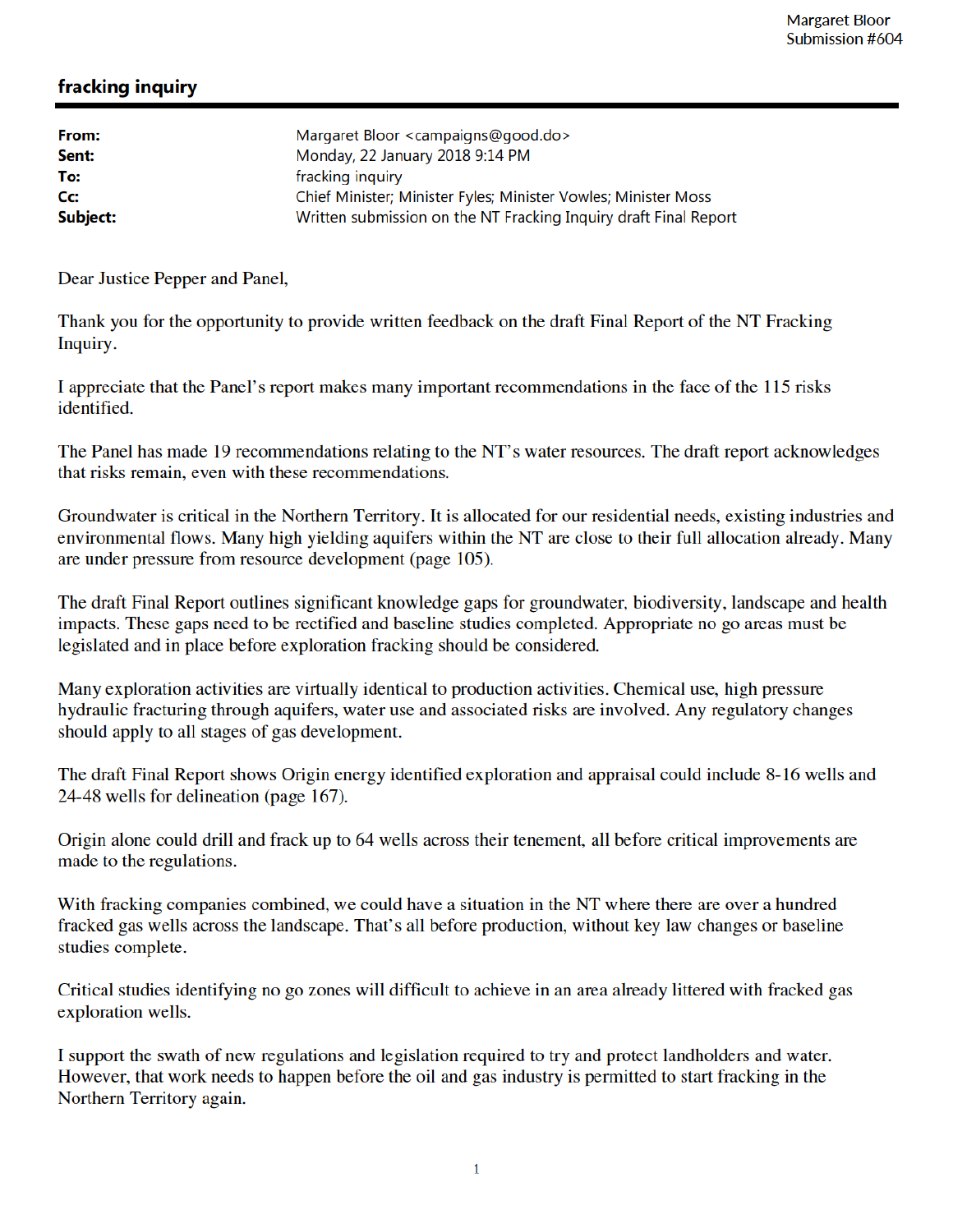The below critical recommendations must be improved and work completed BEFORE EXPLORATION fracking takes place.

Recommendation 5.1 (Enforceable code of practice for abandonment of onshore gas wells)

Recommendation 5.6 (Wastewater management framework)

Recommendation 7.1 (Water Act amended for shale extraction licence and payment for water)

Recommendation 7.4 (Strategic regional environmental and baseline assessment (SREBA), including a regional groundwater model, be developed and undertaken)

Recommendation 8.4 (Fire management plan and 10 year baseline assessment)

Recommendation 9.2 (Code of practice be developed and implemented for monitoring, detection and reporting of methane emissions)

Recommendation 10.1 (Human Health Risk Assessment prepared and approved)

Recommendation 12.11 (Social impact management plan) This recommendation should also be extended to allow for the legal right to say 'no' to fracking.

Recommendation 14.1 (Design and implement a full cost recovery system for fracking regulation)

Recommendation 14.16 (Legislation to regulate seismic surveys, drilling, hydraulic fracturing, and well abandonment)

Recommendation 14.18 (Fit and proper person test)

Recommendation 15.1 (Strategic regional environmental and baseline assessment (SREBA) undertaken and no go zones implemented)

In the NT there is a saying, "Once you frack you can't go back." Exploration fracking is no different. The studies, legal improvements and no-go zones suggested by the panel are critical. They must be actioned before any further fracking exploration.

Let's not wait until the production phase to put in place critical new regulations and laws. We must avoid delays to the protection of the Northern Territory's water, landscapes and people.

Thank you for considering my feedback on this critical matter for the future of the Northern Territory.

Why any one would want to pollute this earth anymore defies logic. We have done so much harm in the last 150 years it is mind bogling. I just do not comprehend how any one could do such a thing.

Yours sincerely, Margaret Bloor

This email was sent by Margaret Bloor via Do Gooder, a website that allows<br>people to contact you regarding issues they consider important. In accordance with web protocol FC 3834 we have set the FROM field of this email to our generic no-reply address at campaigns@good.do, however Margaret provided an email address which we included in the REPLY-TO field.